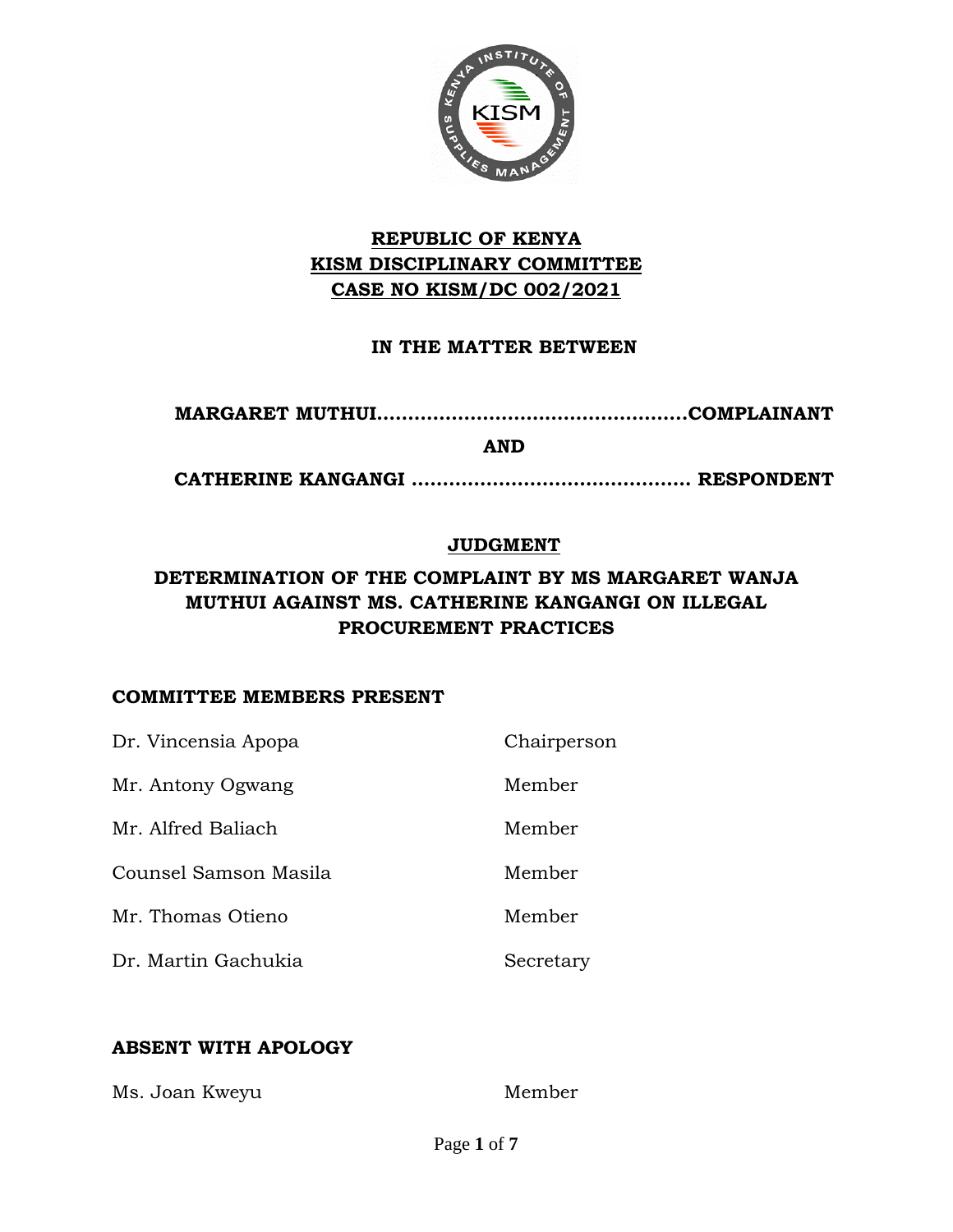#### **INTRODUCTION**

Ms. Margaret Wanja Muthui Deputy Director – Supply Chain Management at Kenya Rural Roads Authority (KeRRA) and a member of Kenya Institute of Supplies Management (KISM) No. 62986 holder of practitioners License No. K163/2016 registered a complaint with the Institute vide a letter Ref. KeRRA/08/14/VOL.IV (04) dated 10th March, 2021 Complaint No. KISM/DC 002/2021 against Ms. Catherine Waithira Kangangi Senior Supply Chain Management Officer appointed as Ag. Deputy Director Supply Chain Management at Kenya Rural Roads Authority vide a letter Ref. KeRRA  $/02/4/0077$ /Vol.1 (62) dated 10<sup>TH</sup> February, 2021 and a member of KISM No 63987 and holder of practicing license No. K175/2016

Ms. Margaret averred that Ms. Catherine Waithira Kangangi acted unprofessionally contrary to Sec. 47 of the Public Procurement and Asset Disposal Act 2015 by usurping her duties and refusing to vacate the office for her after receiving the court order reinstating her to her previous position and requested for a disciplinary action to be taken against Ms. Catherine Kangangi for failing to uphold the rule of law and contempt of Court Order No. ELRCPET/EO27/2021dated 24th February 2021.

#### **Parties Argument during Hearing**

Margaret indicated that she received a letter from the Chairman of the board directing the Chief Executive Officer to deploy her to the State Department of Infrastructure (Ministry of Transport, Infrastructure, Housing, Urban Development and Public Works) for assignment of duties similar to a decision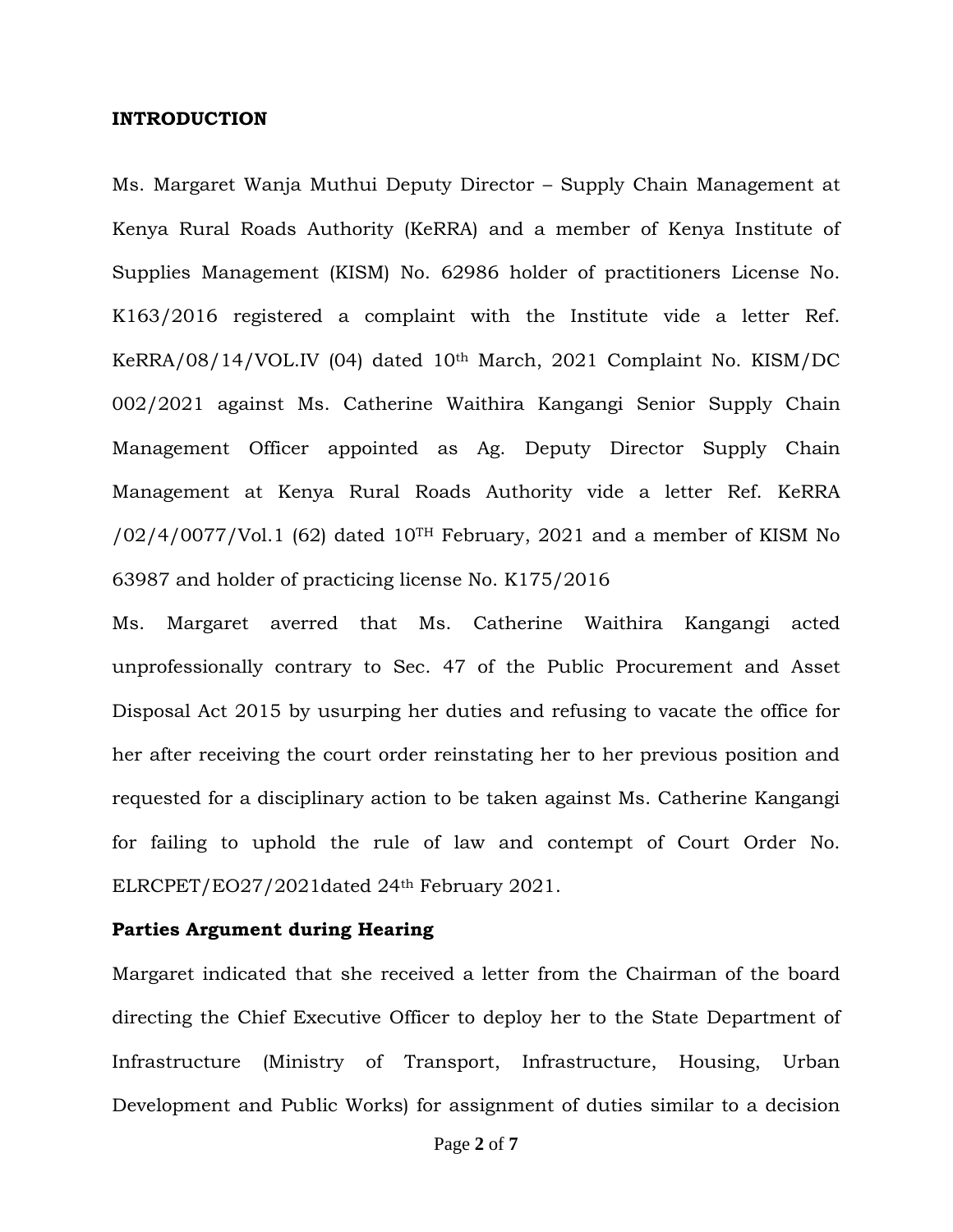made in the year 2017 where she received a letter in February 2017 from one Eng. Ogango who had been instructed by the Minister to release her to the Office of the President which she obeyed and reported but got frustrated which led to her decision to go to court then.

On receipt of the letter from the CEO on 10th February 2021 she decided to go to court where she secured a court order quashing the Board's decision and reported back to the office.

She stated that whereas the court order was addressed to KeRRA, as the Head of Procurement function she marked the court order to Catherine Kagangi who was appointed in an acting position as the Ag. Deputy Director – Supply Chain Management and wrote a letter to the CEO to that effect which she never got a response and the order also was not complied with.

She expressed her disappointment that Catherine Kagangi being a member of the professional standard within the Institute and was much aware of the court order had audacity to continue performing her duties while she is in the office. Catherine was then relocated to another office where she was denied access. She was unhappy as she expected her to obey the court order failure to which she decided to report Catherine to the Disciplinary Committee of the Institute knowing that there are disciplinary instruments that had been put in place in the Institute. She further indicated that part of these matters are in court hence she was careful not to discuss much.

In response to the issues raised by Magrate that Catherine was in defiant of the court order, Catherine indicated that she received a letter of appointment as acting head of Procurement for the Authority from her employer which she has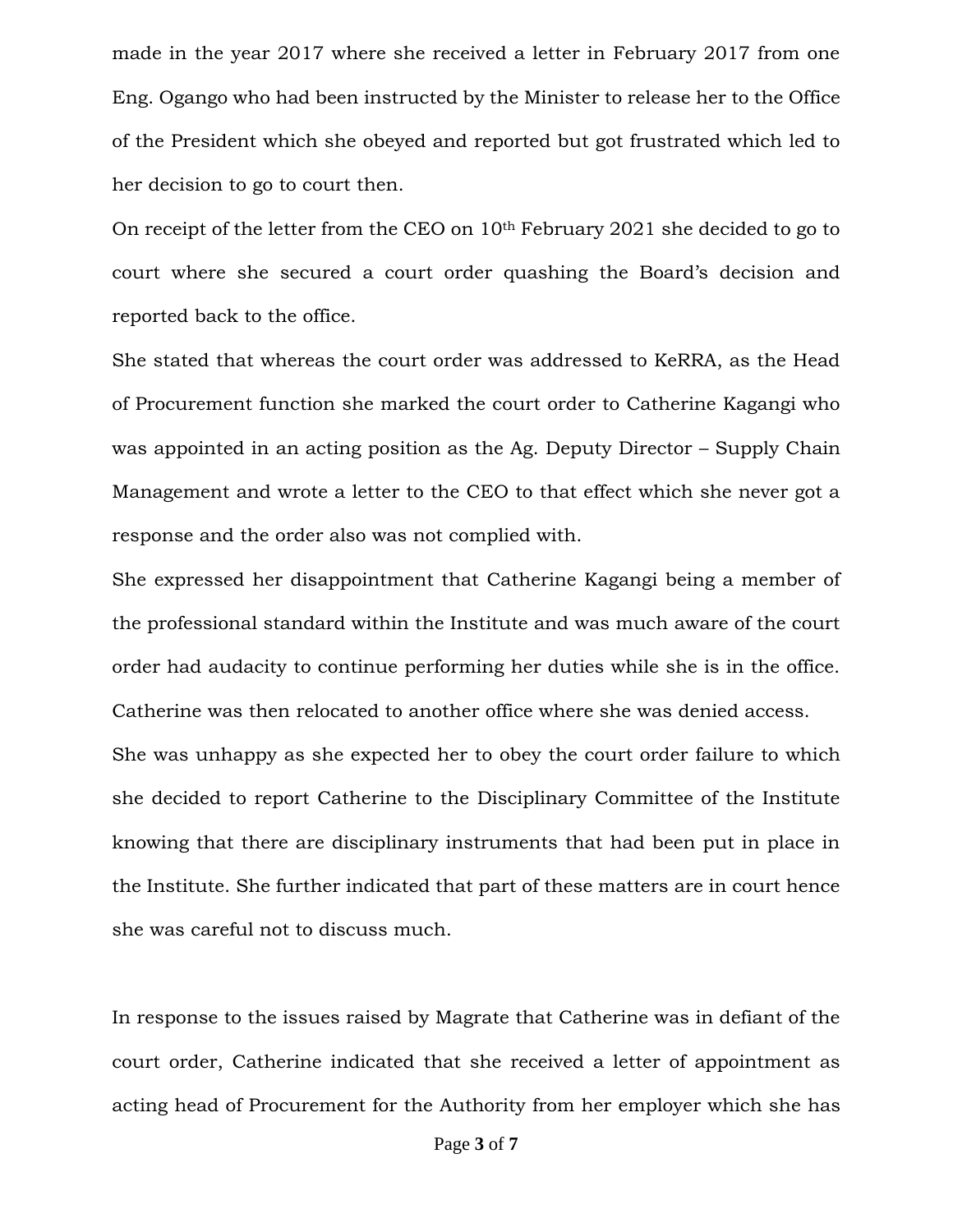an obligation to obey. The letter indicated that she was to act in that position for a period of six months or and until the position is substantively filled whichever is earlier.

She further indicated that she has been taking instruction from her employer and had not received any contrary directive.

She averred that the court order was not addressed to her hence not obligated to obey it unless instructed by her employer but will continue carrying out the said duties until advised otherwise by her employer.

While responding to the issues raised by Catherine, Margaret asserts that Catherine reports to Head of Procurement and not the Director General, and considering the way the government works in form of protocol, it was much in order for her to mark the court order to Catherine.

#### **The Committee's Decision**

The committee has considered the complainant's plea and the responses thereto and finds that the complaint raises the following issues for review;

- i) Whether Ms. Catherine acted unprofessionally contrary to section 47 of the Public Procurement and Asset Disposal Act, 2015
- ii) Whether Ms. Catherine Waithira Kangangi action of obeying her employer's directive to act as Deputy Director Supply Chain Management in the presence of Magaret Wanja Muthui amounted to contempt of court order No. ELRCPET/E027/2021.
- iii) Whether Catherine's act amounted to Usurping of duties and Insubordination.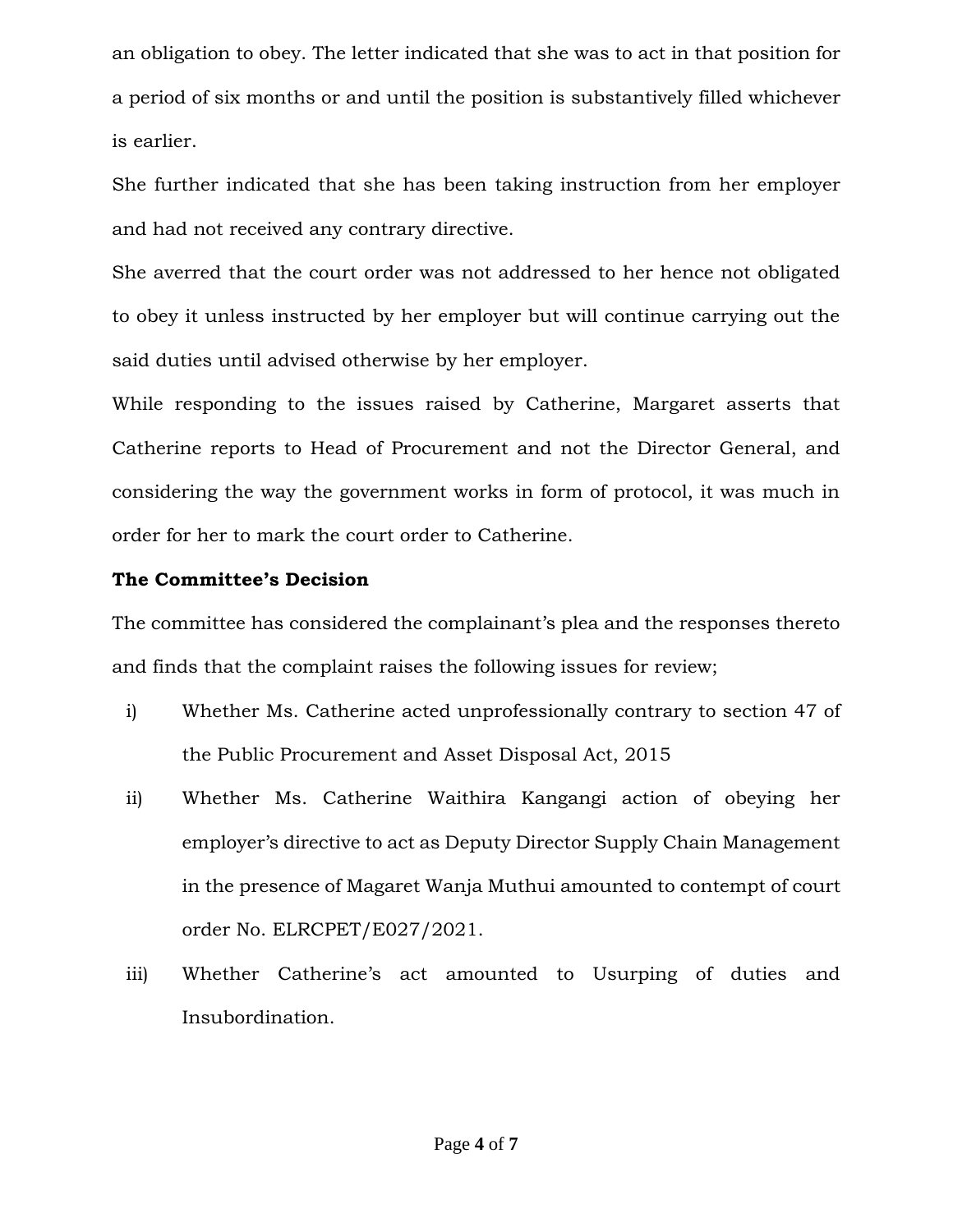**Issue No. 1: Whether Ms. Catherine acted unprofessionally contrary to section 47 of the Public Procurement and Asset Disposal Act, 2015**

On the first issue framed for determination, section 47 of the Public Procurement and Asset Disposal Act states as follows;

# *Section 47(1) A procurement function shall be handled by procurement professionals whose qualifications are recognized in Kenya*

The committee finds that Ms. Catherine Kangangi is a procurement professional registered with KISM as member No 63987 and holder of practicing license No. K175/2016.

#### **Issue No. 2: Whether Ms. Catherine Waithira Kangangi action amounted to contempt of court order No. ELRCPET/E027/2021.**

The committee finds that the court order was addressed to the CEO who had obligation to comply and not Margaret, hence it was not in order for Margaret to mark the court order to Catherine.

Further the committee established from Margaret's submission that the matter is still before court.

# **Issue No. 3: Whether Catherine's act amounted to Usurping of duties and Insubordination.**

The committee finds that Catherine Kangangi was appointed by the Ag. Director General as the Acting Deputy Director Supply Chain Management vide a letter Ref. No. KeRRA/02/4/0077/Vol.1/ (62) dated 10th February 2021 with clear Job description.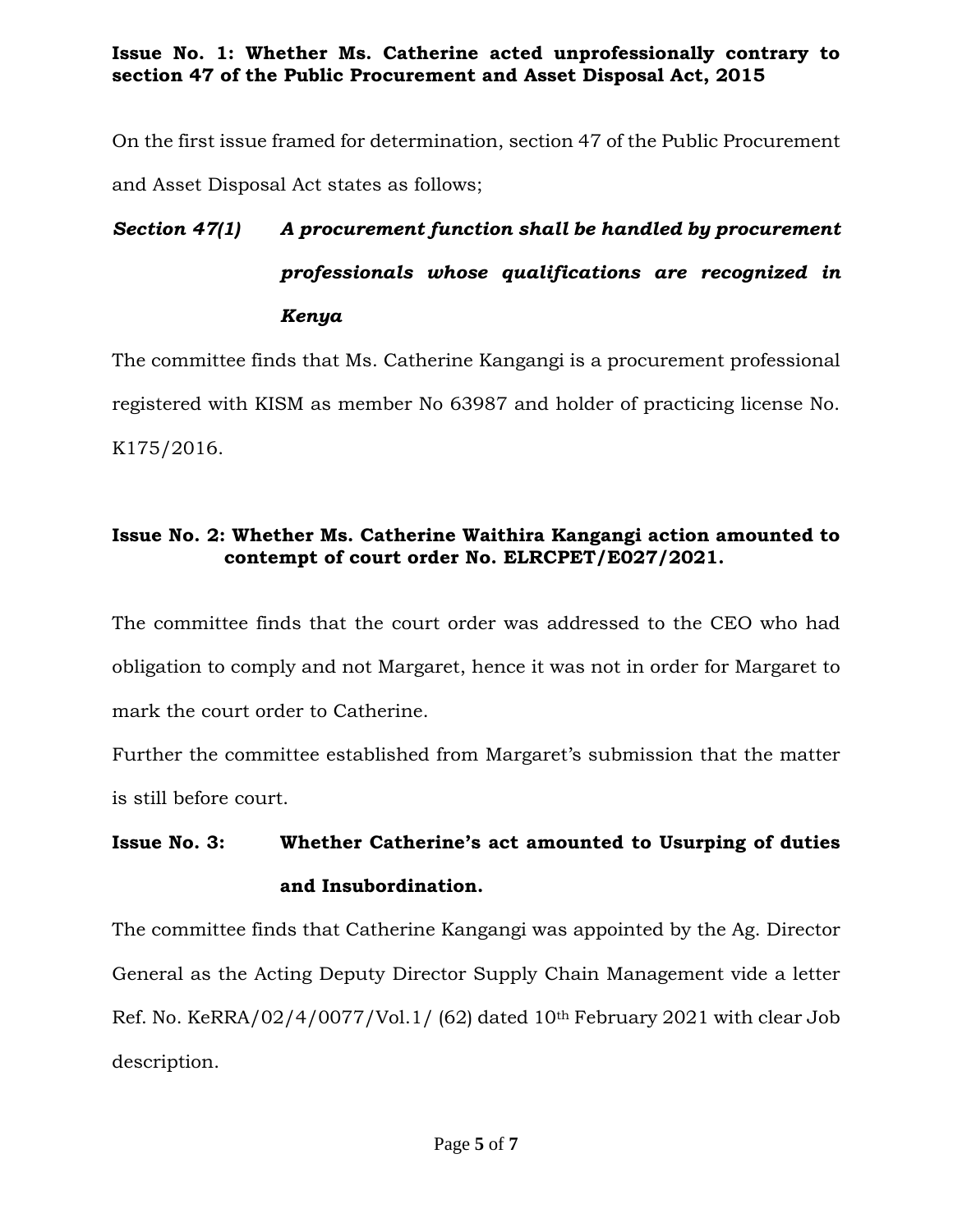#### **Determination**

In view of all the above findings, the committee in exercise of powers conferred upon it by the provisions of Section 23 of Supplies Practitioners Management Act (SPMA), hereby makes the following ruling;

- 1. Ms. Catherine Kangangi did not violate any provision of the code of ethics and standards of professional conduct of supply chain practitioners that would warrant a disciplinary action against her.
- 2. The matter had been articulated in court and judgement delivered.
- 3. KISM has got no powers to enforce a court order addressed to another Institution/party. In that regard Margaret is advised to file a contempt of court proceedings. THE MATTER IS BEST PURSUED THROUGH SAME FORUM.
- 4. Since a final Judgment had been issued, TO REVIEW THAT DECISION WOULD BE TANTAMOUNT TO SITTING ON APPEAL WHICH MANDATE THE DC DOES NOT HAVE UNDER LAW. Ms. Margaret can only appeal to a higher court.
- 5. Each party shall bear their own costs.

The committee made a unanimous decision hence any person aggrieved by the committee's decision may appeal against that decision to the high court pursuant to Regulation 23(7) of SPMA.

### Delivered on **28th day of March 2022**